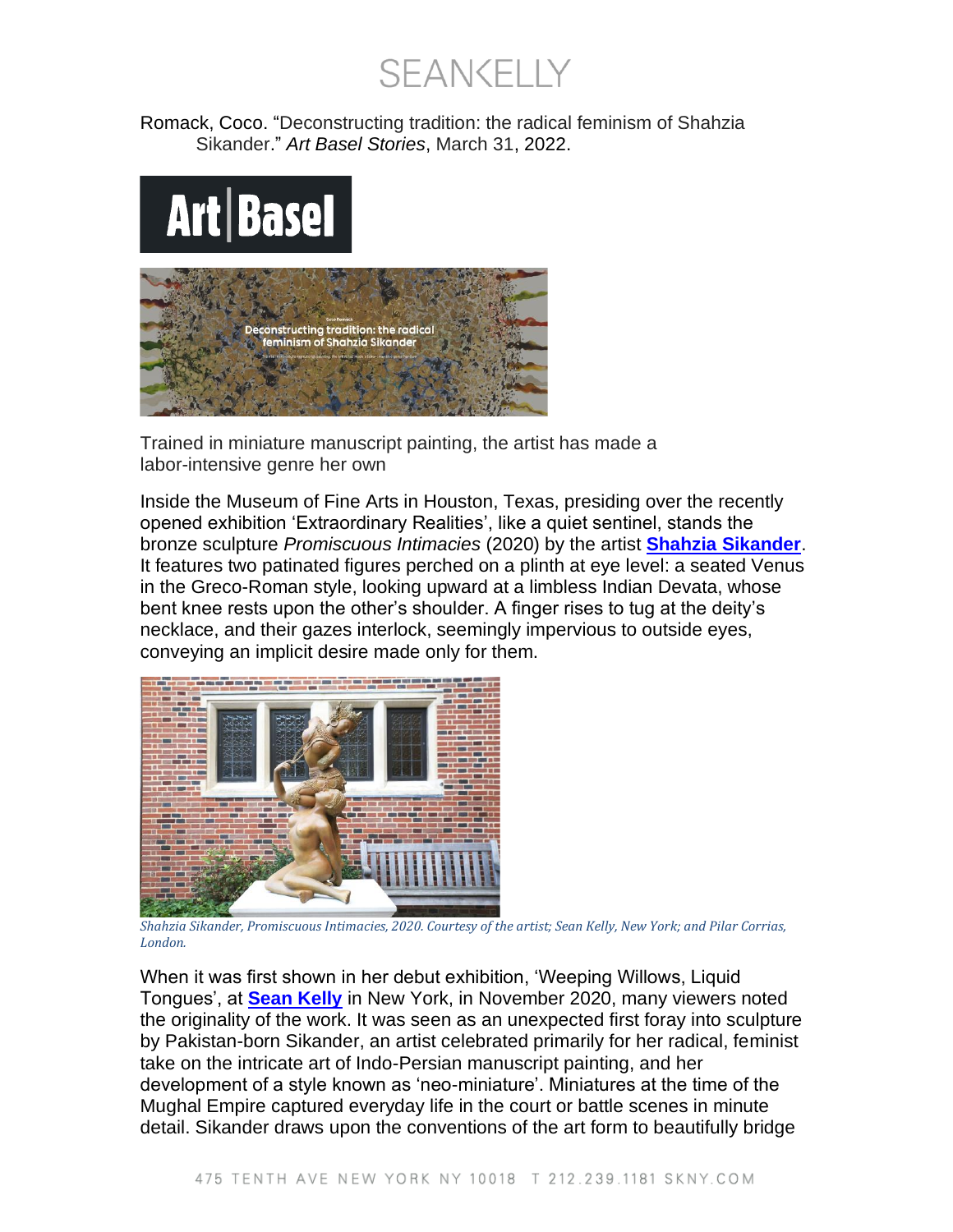**SEANKELLY** 

personal and political subject matter, from her experiences as a Muslim woman to speculations about the spike of nationalist sentiment in the wake of 9/11. In doing so, she puts forward potent critiques that question the legitimacy of ingrained ideas about tradition, culture, nation, and gender.

In truth, the sculpture was really Sikander doing what she had done all along. On a recent phone call from New York, where she now lives, she described this as 'thinking and rethinking, and finding shifting lenses', adding, 'the thread of the female runs very deeply in the work'. Right now, Sikander is working on her second sculpture, to be shown in Madison Square Park in 2023.



*Promiscuous Intimacies* is the impressive outcome of numerous reinterpretations of the same motif, conceptualized by Sikander while working on the catalog for 'Extraordinary Realities' – an illuminating survey of the first 15 prolific years of her career. This exhibition, now at its final stop in Houston, originated at the Morgan Library in New York in June 2021, before moving onto the Rhode Island School of Design, where Sikander received her MFA in 1995. During this period, Sikander was in regular conversation with the scholar Gayatri Gopinath, Director of the Center for the Study of Gender and Sexuality at New York University. Gopinath contributed an essay to the book titled *Promiscuous Intimacies: Embodiment, Desire, and Diasporic Dislocation in the Art of Shahzia Sikander*. The sculpture borrows its name from the text, which offers an insightful reading of Sikander's early works on paper through a queer optic.



Trained at the National College of Arts in Lahore at a time when the laborious technique was maligned as kitsch, Sikander sensed its potential for new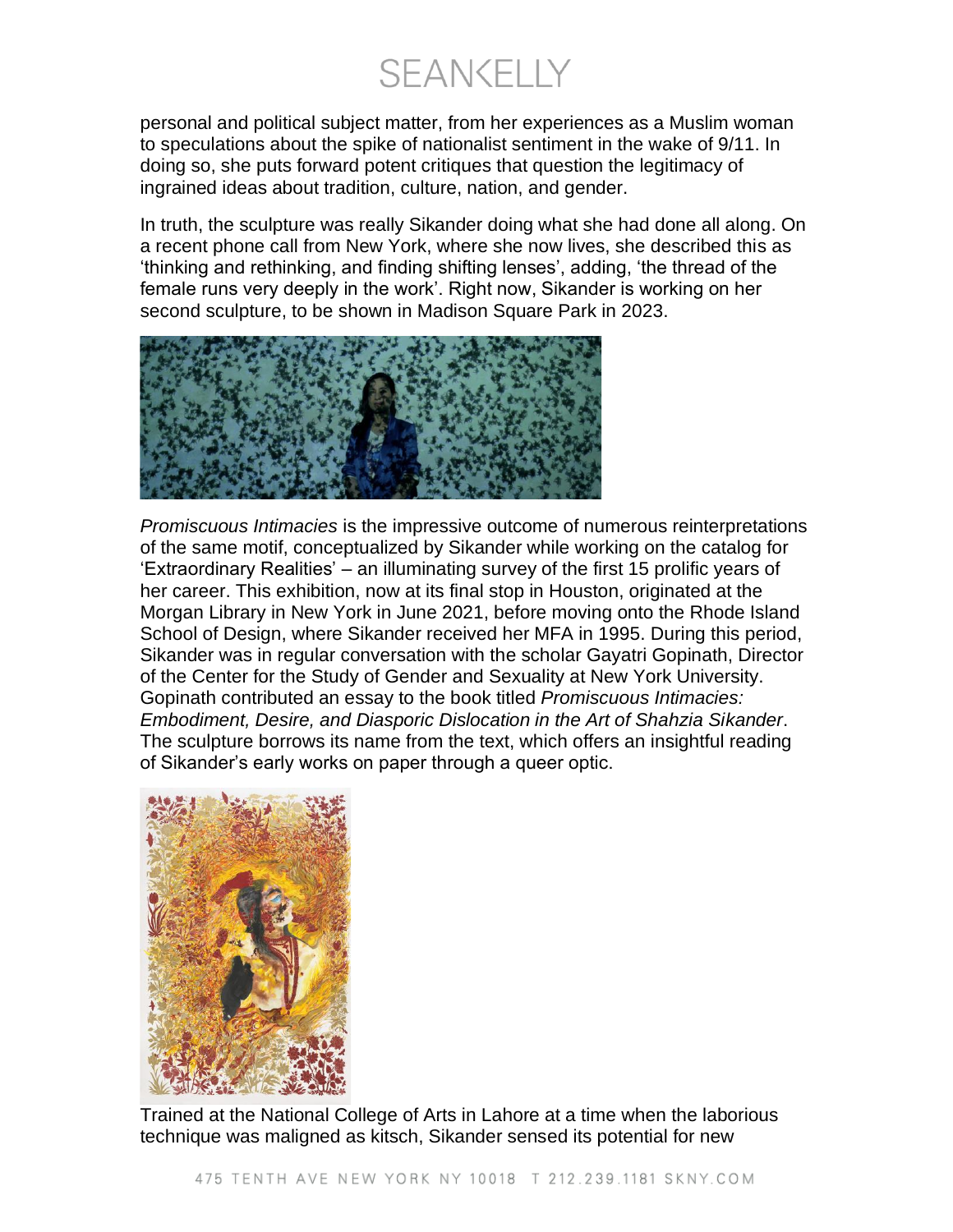**SEANKELLY** 

expression. 'It's a very detailed, very slow process, so my mind was always running faster than the actual act of creating that type of work,' she says. 'I intuitively realized it was ripe for deconstruction.' She began incorporating feminine forms into her paintings while honoring the hallmarks of the genre – delicately brushing her watercolors onto *wasli* paper, the same used by artists of the Mughal period, and giving them a yellow wash with tea. She received media attention in Pakistan for her graduation work, *The Scroll* (1989–1990), which was awarded the school's highest honor of achievement, the Shakir Ali award. The work features a ghostly, at times transparent, figure in a white dress in various domestic scenes within a sprawling family residence. The setting is based on Sikander's childhood home.



As Sikander experimented and developed her practice in the years that followed, her figures became increasingly fantastical, even grotesque, merging with monsters and monkeys, growing appendages to create hybrids which were upturned, dismembered, and infinitely layered. In the collage-like *Pleasure Pillars* (2001), the artist's self-portrait sprouts spiraling ram's horns, while court dancers in profile seem to flit around the edges of the page. As Gopinath writes, 'This queer optic brings to the fore precisely the promiscuous intimacies of multiple times, spaces, art-historical traditions, bodies, desires, and subjectivities; it allows us to glimpse other worlds not beholden to the here and now of gender and sexual normativity.'



*Shahzia Sikander, Pleasure Pillars, 2001. Collection of Amita and Purnendu Chatterjee. Courtesy of the artist; Sean Kelly, New York; and Pilar Corrias, London.*

Gopinath and Sikander had crossed paths before, navigating overlapping social circles in the late 1990s as the artist was gaining recognition alongside others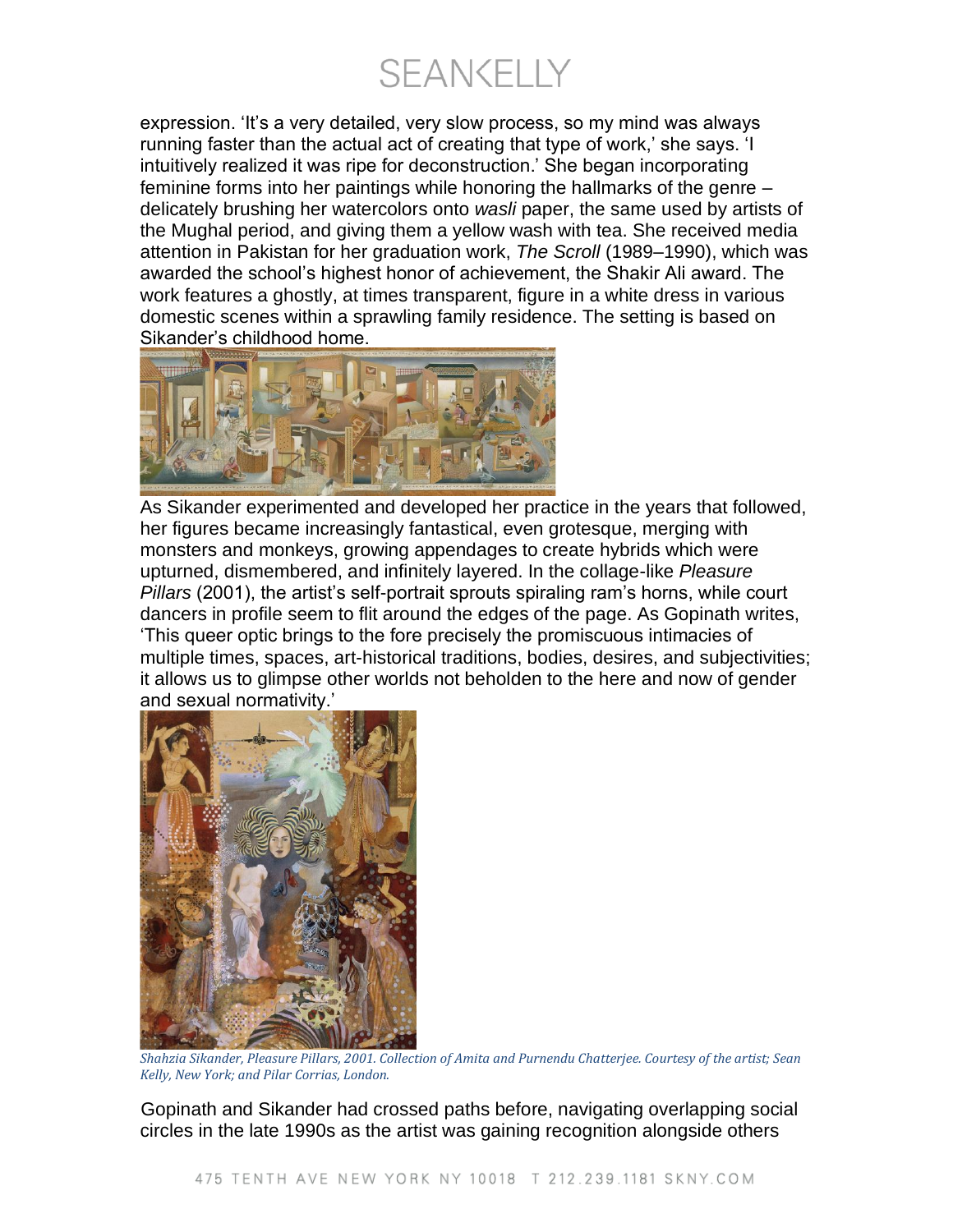**SEANKELLY** 

like **[Kara Walker](https://www.artbasel.com/catalog/artist/8327/Kara-Walker)** and **[Teresita Fernández](https://www.artbasel.com/catalog/artist/10008/Teresita-Fernandez)**; the catalog offered an exciting opportunity to reconnect. Sikander felt inspired by this fresh perspective on her work, especially as a counter to narratives that emerged early in her career, that burdened her practice with othering assumptions about identity or nation – constructs of which she is bitingly critical. 'It's imagined that, because it's in Asia, you're learning ancient craft,' she says. 'What is so ancient about gouache and watercolor?' Sikander revisited one of the subjects of their discussions, a small but generative drawing called *Intimacy* (2001), which she hadn't seen in 20 years.



This intricate image centers on two characters, including a nearly invisible divine entity modeled after a sculpture at the Metropolitan Museum of Art in New York. The being is entangled with a lounging nude, lifted from the painting *An Allegory with Venus and Cupid* (c. 1545), by Italian mannerist Bronzino. Neat rows of green and white circles flank the figures; this is emblematic of a seriality integral to Sikander's work, which has meant that it frequently lends itself to animation – an earlier revisit to this piece inspired her first experiments in video while in residence at Artpace in San Antonio, Texas. For its sculptural update, Sikander photographed two models, a friend and a professional dancer, who recreated the pose. From those pictures, a cast was made. Sikander's manner of working is often circular in this way, reexamining her own archive to discover something in the interstitial and the transitory, while pulling from a familiar visual vernacular.